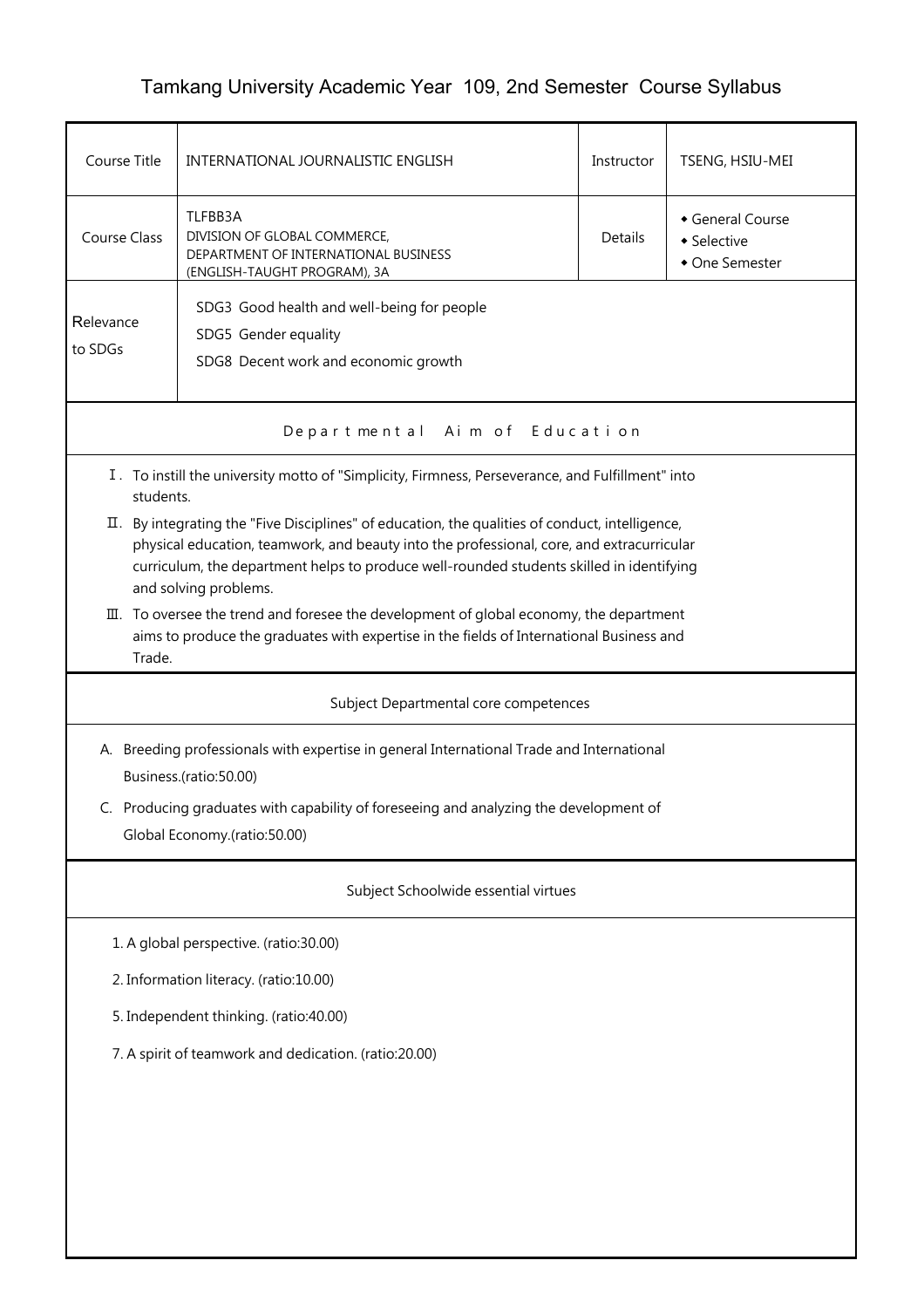|                                                                                                                                                                                                                                                                                                                                                                                                                                                                                                                                                                                                                                                                                                           | This course is designed to teach students how to read an English news article in an<br>effective and critical manner through a detailed analysis of its content and<br>perspective. At the end of the course, students are expected to be more able to<br>read an English newspaper on their own, broaden their international horizons, and<br>Course<br>enhance their competitiveness in taking tests for advanced study or job<br>Introduction<br>applications in the future. |                                                                                                                                                                                                                                                                      |                            |                                                                                                                    |                                                                                                                           |  |
|-----------------------------------------------------------------------------------------------------------------------------------------------------------------------------------------------------------------------------------------------------------------------------------------------------------------------------------------------------------------------------------------------------------------------------------------------------------------------------------------------------------------------------------------------------------------------------------------------------------------------------------------------------------------------------------------------------------|---------------------------------------------------------------------------------------------------------------------------------------------------------------------------------------------------------------------------------------------------------------------------------------------------------------------------------------------------------------------------------------------------------------------------------------------------------------------------------|----------------------------------------------------------------------------------------------------------------------------------------------------------------------------------------------------------------------------------------------------------------------|----------------------------|--------------------------------------------------------------------------------------------------------------------|---------------------------------------------------------------------------------------------------------------------------|--|
| The correspondences between the course's instructional objectives and the cognitive, affective,<br>and psychomotor objectives.<br>Differentiate the various objective methods among the cognitive, affective and psychomotor<br>domains of the course's instructional objectives.<br>I. Cognitive: Emphasis upon the study of various kinds of knowledge in the cognition of<br>the course's veracity, conception, procedures, outcomes, etc.<br>II. Affective: Emphasis upon the study of various kinds of knowledge in the course's appeal,<br>morals, attitude, conviction, values, etc.<br>III. Psychomotor: Emphasis upon the study of the course's physical activity and technical<br>manipulation. |                                                                                                                                                                                                                                                                                                                                                                                                                                                                                 |                                                                                                                                                                                                                                                                      |                            |                                                                                                                    |                                                                                                                           |  |
| No.                                                                                                                                                                                                                                                                                                                                                                                                                                                                                                                                                                                                                                                                                                       |                                                                                                                                                                                                                                                                                                                                                                                                                                                                                 |                                                                                                                                                                                                                                                                      | <b>Teaching Objectives</b> |                                                                                                                    | objective methods                                                                                                         |  |
| $\mathbf{1}$                                                                                                                                                                                                                                                                                                                                                                                                                                                                                                                                                                                                                                                                                              |                                                                                                                                                                                                                                                                                                                                                                                                                                                                                 | After reading several news articles focused on different areas of<br>Cognitive<br>interest, students will be able to read the newspaper by themselves<br>in an effective and critical manner.                                                                        |                            |                                                                                                                    |                                                                                                                           |  |
| 2                                                                                                                                                                                                                                                                                                                                                                                                                                                                                                                                                                                                                                                                                                         |                                                                                                                                                                                                                                                                                                                                                                                                                                                                                 | The purpose of this course is to improve students'<br>English<br>Cognitive<br>roficiency and skills in listening, reading, writing, and translating<br>news articles, together with the acquisition of knowledge via<br>multi-cultural similarities and differences. |                            |                                                                                                                    |                                                                                                                           |  |
|                                                                                                                                                                                                                                                                                                                                                                                                                                                                                                                                                                                                                                                                                                           |                                                                                                                                                                                                                                                                                                                                                                                                                                                                                 |                                                                                                                                                                                                                                                                      |                            | The correspondences of teaching objectives : core competences, essential virtues, teaching methods, and assessment |                                                                                                                           |  |
| No.                                                                                                                                                                                                                                                                                                                                                                                                                                                                                                                                                                                                                                                                                                       | Core Competences                                                                                                                                                                                                                                                                                                                                                                                                                                                                |                                                                                                                                                                                                                                                                      | <b>Essential Virtues</b>   | <b>Teaching Methods</b>                                                                                            | Assessment                                                                                                                |  |
| 1                                                                                                                                                                                                                                                                                                                                                                                                                                                                                                                                                                                                                                                                                                         | AC                                                                                                                                                                                                                                                                                                                                                                                                                                                                              |                                                                                                                                                                                                                                                                      | 1257                       | Lecture, Discussion                                                                                                | Testing, Study<br>Assignments,<br>Discussion(including<br>classroom and online)                                           |  |
| 2                                                                                                                                                                                                                                                                                                                                                                                                                                                                                                                                                                                                                                                                                                         | AC                                                                                                                                                                                                                                                                                                                                                                                                                                                                              |                                                                                                                                                                                                                                                                      | 1257                       | Lecture, Discussion                                                                                                | Testing, Study<br>Assignments,<br>Discussion(including<br>classroom and online),<br>Report(including oral and<br>written) |  |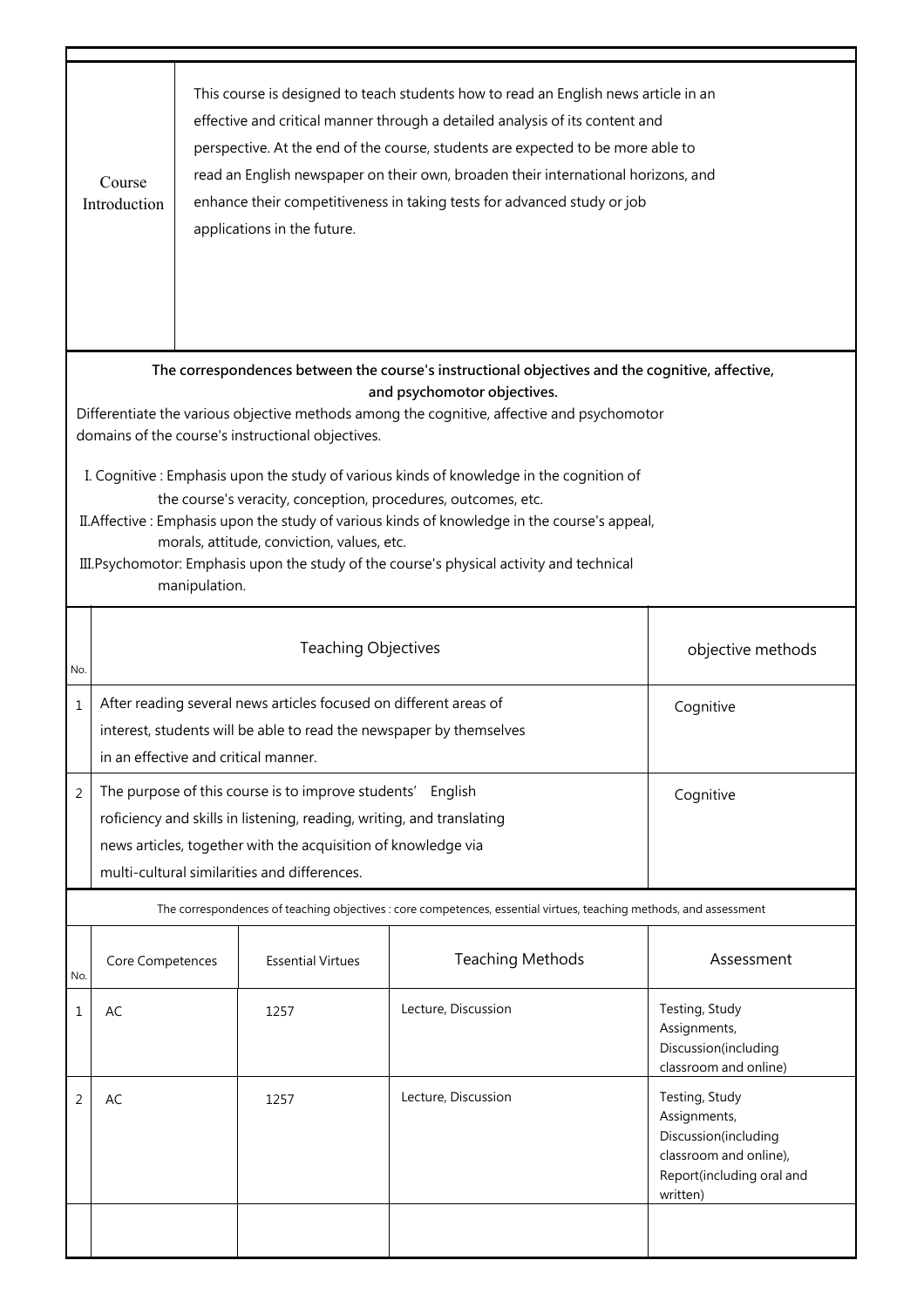|      | Course Schedule                |                                                                                                                 |             |  |  |  |
|------|--------------------------------|-----------------------------------------------------------------------------------------------------------------|-------------|--|--|--|
| Week | <b>Course Contents</b><br>Date |                                                                                                                 | <b>Note</b> |  |  |  |
| 1    | $110/02/22 \sim$<br>110/02/28  | Orientation & The News and You (Chapter 1)                                                                      |             |  |  |  |
| 2    | $110/03/01 \sim$<br>110/03/07  | <b>HOLIDAY</b>                                                                                                  |             |  |  |  |
| 3    | $110/03/08 \sim$<br>110/03/14  | Newspaper and the News (Ch. 2); Features of News<br>English (Ch. 3)                                             |             |  |  |  |
| 4    | $110/03/15 \sim$<br>110/03/21  | The Secret Language of Headlines (Ch. 4); Just the Facts,<br>Ma'am--The Lead of an English News Article (Ch. 5) |             |  |  |  |
| 5    | $110/03/22 \sim$<br>110/03/28  | Lose the Fat and Keep the Muscle--The Body of a News<br>Article (Ch. 6); From the Literary Club (Ch. 7)         |             |  |  |  |
| 6    | $110/03/29$ ~<br>110/04/04     | <b>HOLIDAY</b>                                                                                                  |             |  |  |  |
| 7    | $110/04/05$ ~<br>110/04/11     | <b>HOLIDAY</b>                                                                                                  |             |  |  |  |
| 8    | $110/04/12 \sim$<br>110/04/18  | The Global Recession (Ch. 11); The Stock Market (Ch.<br>12)                                                     |             |  |  |  |
| 9    | $110/04/19$ ~<br>110/04/25     | Made in China (Ch. 13); Economies in Recession (Ch. 14)                                                         |             |  |  |  |
| 10   | $110/04/26$ ~<br>110/05/02     | Midterm Exam Week                                                                                               |             |  |  |  |
| 11   | $110/05/03$ ~<br>110/05/09     | Company Brand (Ch. 15); Employment and<br>Unemployment (Unit 16)                                                |             |  |  |  |
| 12   | $110/05/10 \sim$<br>110/05/16  | Genetic Engineering (Unit 18); The Impact of<br>Technology (Ch. 19)                                             |             |  |  |  |
| 13   | $110/05/17 \sim$<br>110/05/23  | Cloud Computing (Ch. 20); Oil Spill (Ch. 21)                                                                    |             |  |  |  |
| 14   | $110/05/24 \sim$<br>110/05/30  | Species Loss (Ch. 22); Calorie Restriction (Ch. 24)                                                             |             |  |  |  |
| 15   | $110/05/31 \sim$<br>110/06/06  | World Cup (Ch. 25); Movies (Ch. 27)                                                                             |             |  |  |  |
| 16   | $110/06/07 \sim$<br>110/06/13  | Pet Cloning (Ch. 29); World's Best and Worst Tourists<br>(Ch. 31)                                               |             |  |  |  |
| 17   | $110/06/14 \sim$<br>110/06/20  | No Child Left Behind (Ch. 33); Second Language (Ch. 34)                                                         |             |  |  |  |
| 18   | $110/06/21$ ~<br>110/06/27     | Final Exam Week                                                                                                 |             |  |  |  |
|      |                                |                                                                                                                 |             |  |  |  |